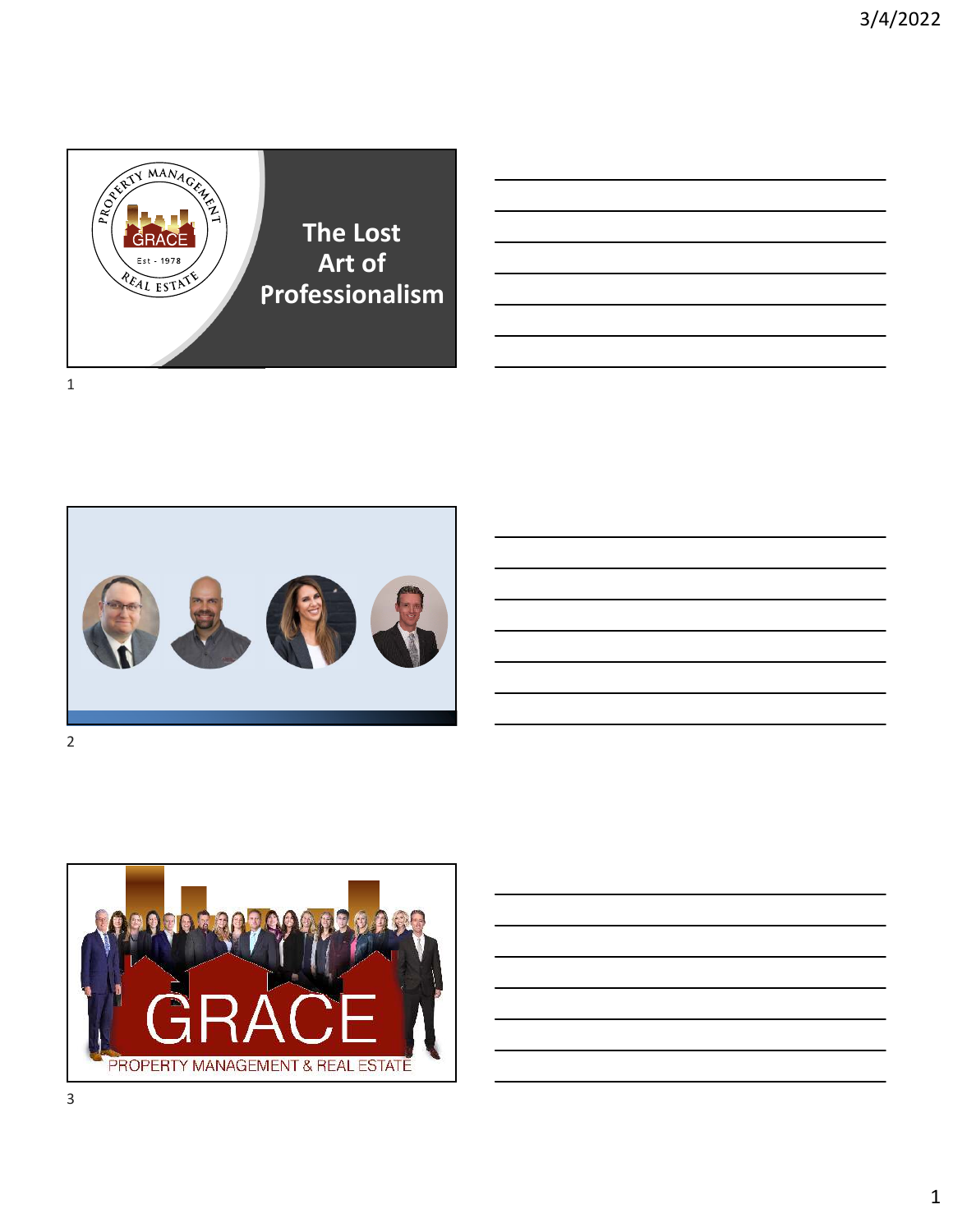





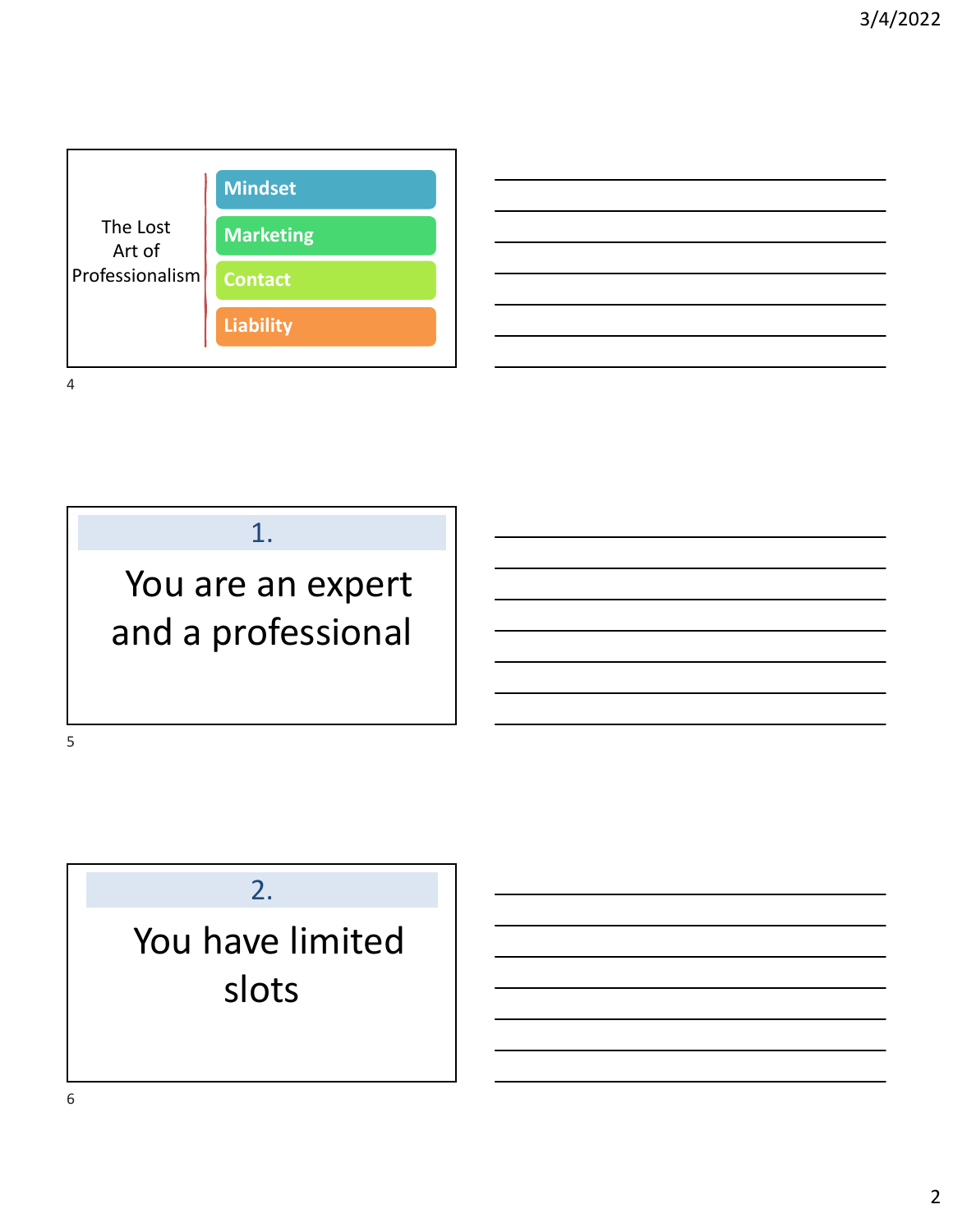

# Scarcity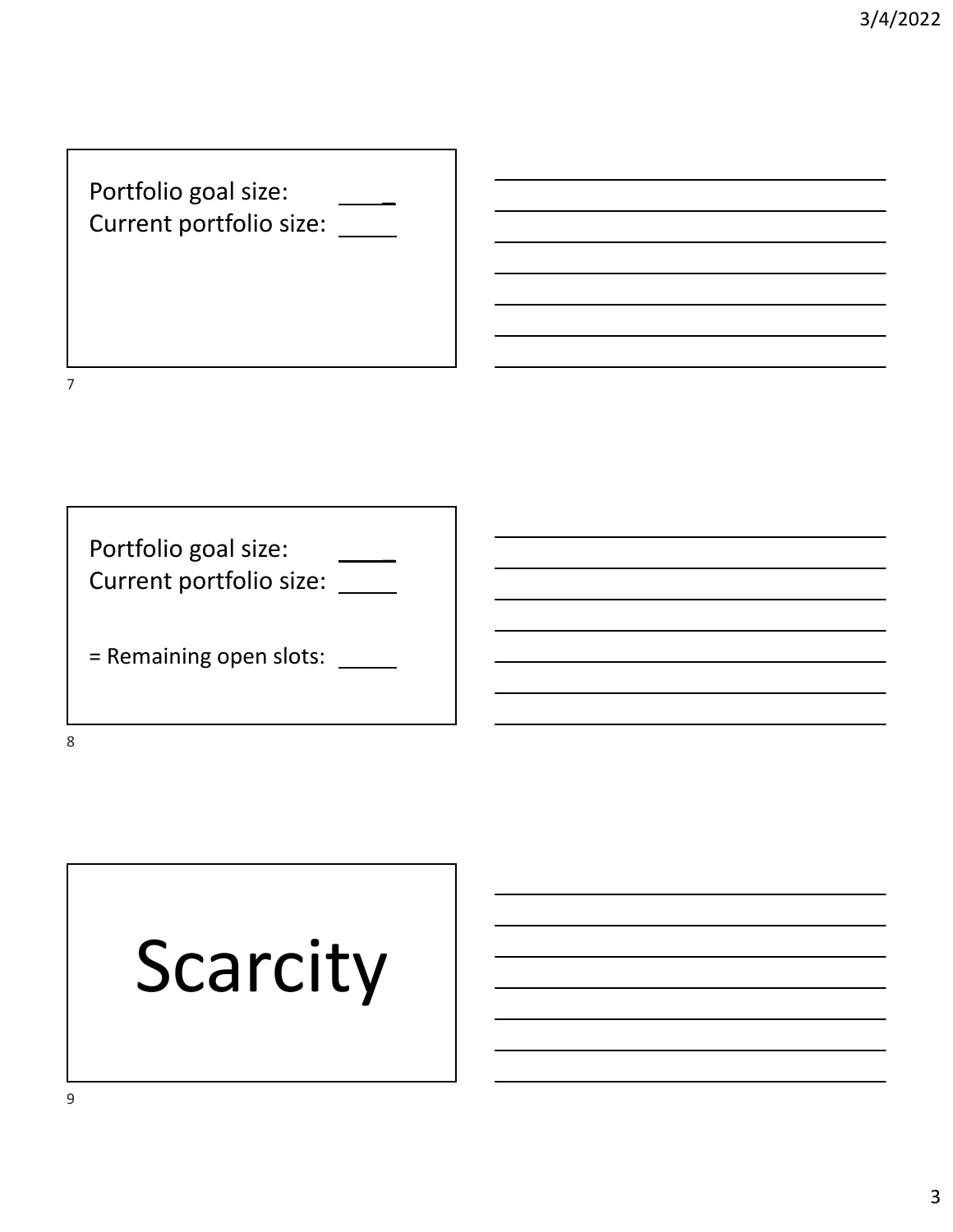#### 3.

## Your business is not designed for every owner

10

Your process is designed for owners who:

**1. View you as the expert**

11

Your process is designed for owners who:

- **1. View you as the expert**
- **2. Value quality over low budget**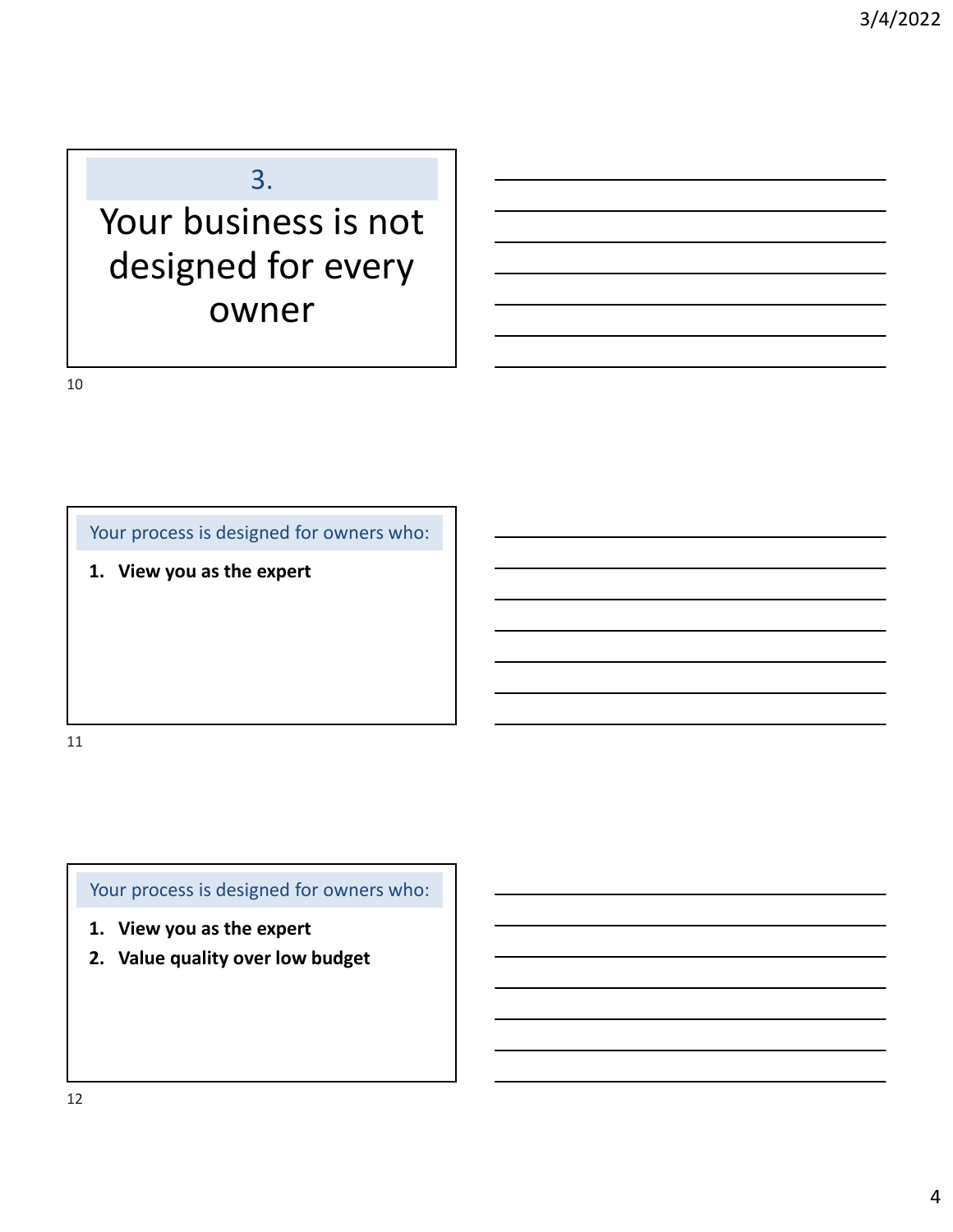#### Your process is designed for owners who:

- **1. View you as the expert**
- **2. Value quality over low budget**
- **3. Value their time over being inconvenienced**

13

#### Your process is designed for owners who:

- **1. View you as the expert**
- **2. Value quality over low budget**
- **3. Value their time over being inconvenienced**
- **4. Are easy to work with**

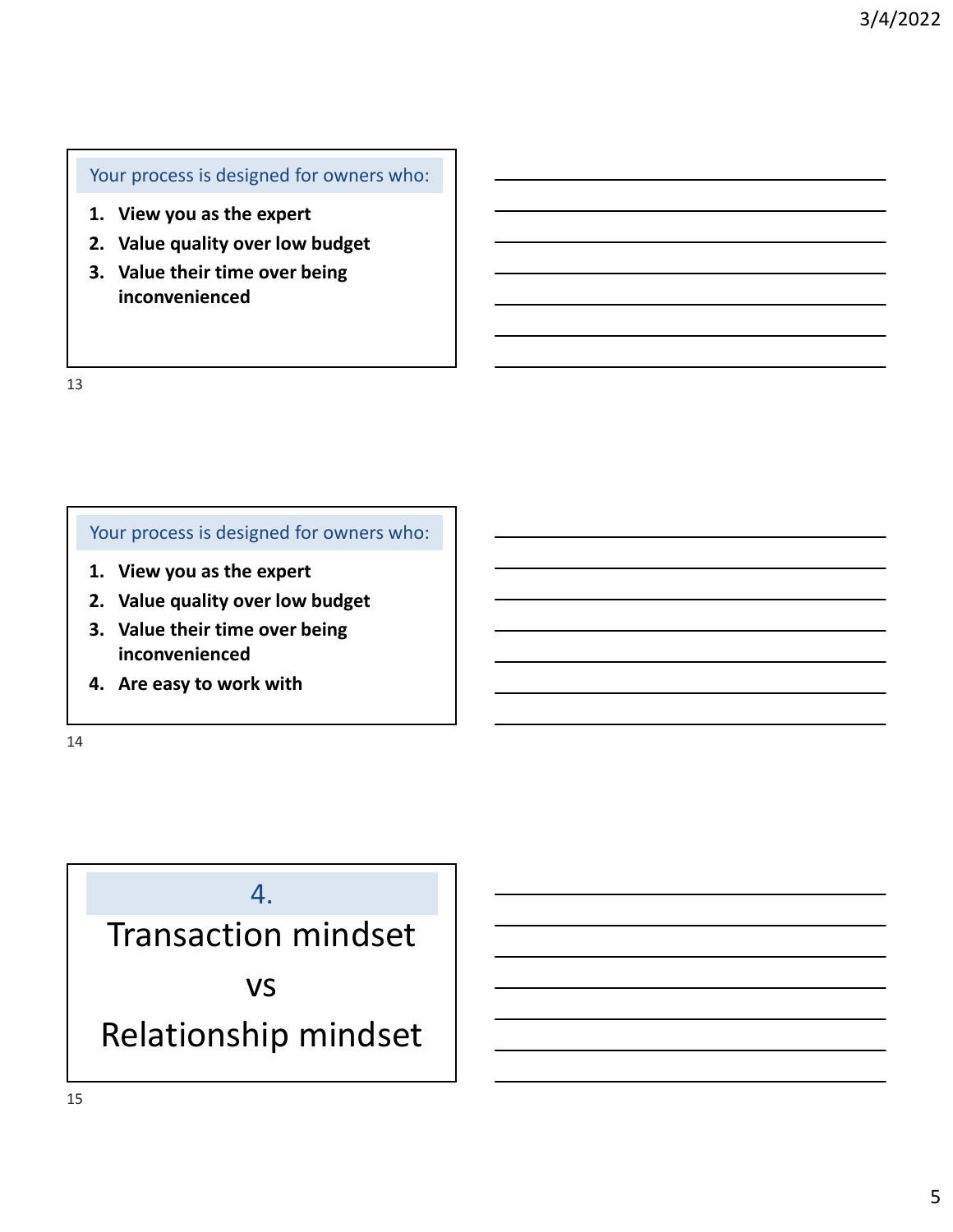| <b>Transaction</b>                                                                    | <b>Relationship</b> |
|---------------------------------------------------------------------------------------|---------------------|
| An instance of<br>buying or selling<br>something.<br>A delivery date is<br>essential. |                     |



17

#### **Transaction**

**Relationship**

An instance of buying or selling something. A delivery date is essential.

#### The way in which two or more people regard and behave toward each other.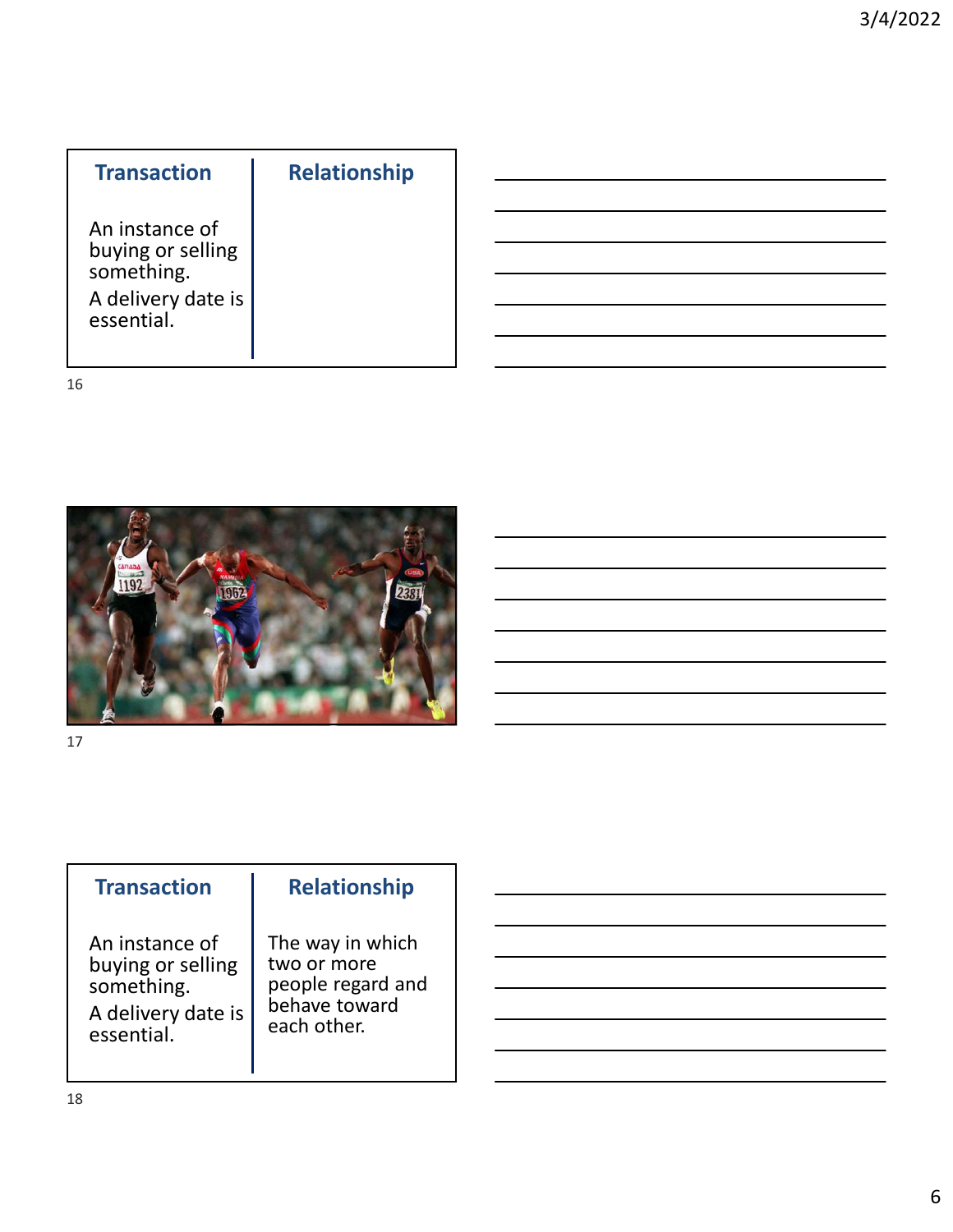

#### A Healthy PM Mindset:

- **1. I am the expert**
- **2. I have limited slots**
- **3. My business is not designed for every client**
- **4. I am not selling anything, I am entering into a relationship**

20

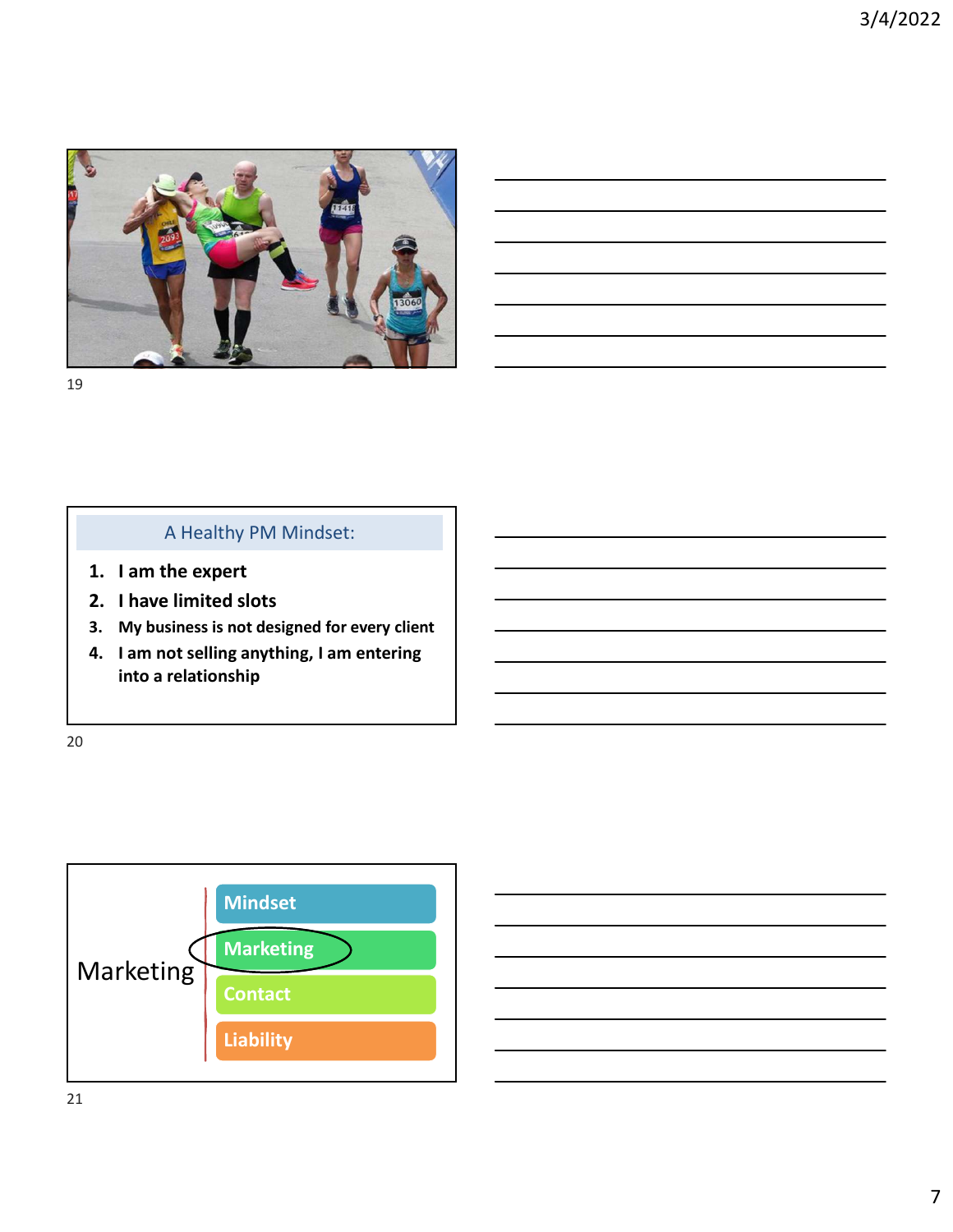### 1.

3 Words to delete from your website and **NEVER, EVER, EVER, EVER** use

22



### 2.

Education Based Video Marketing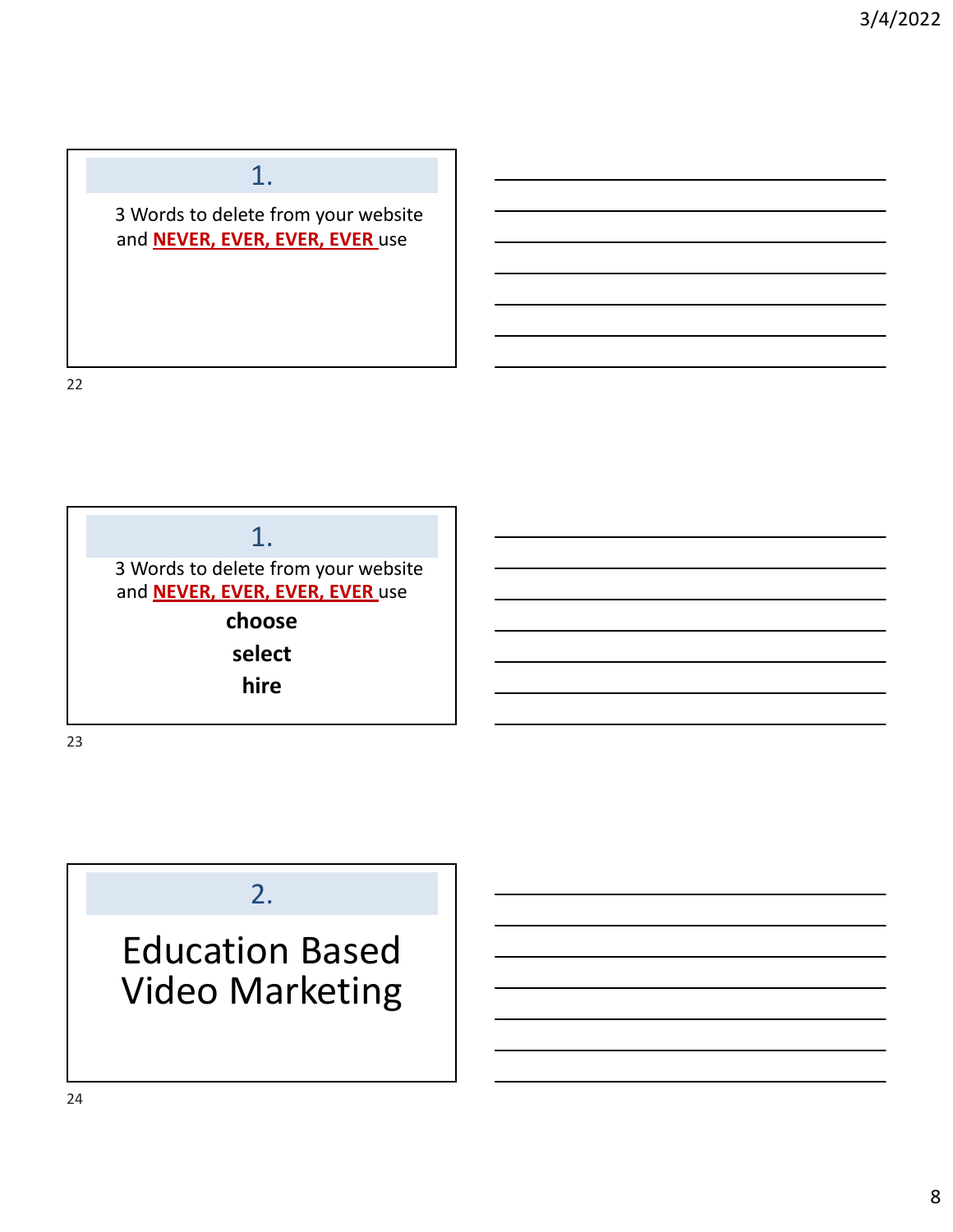## 3. The Waiting List



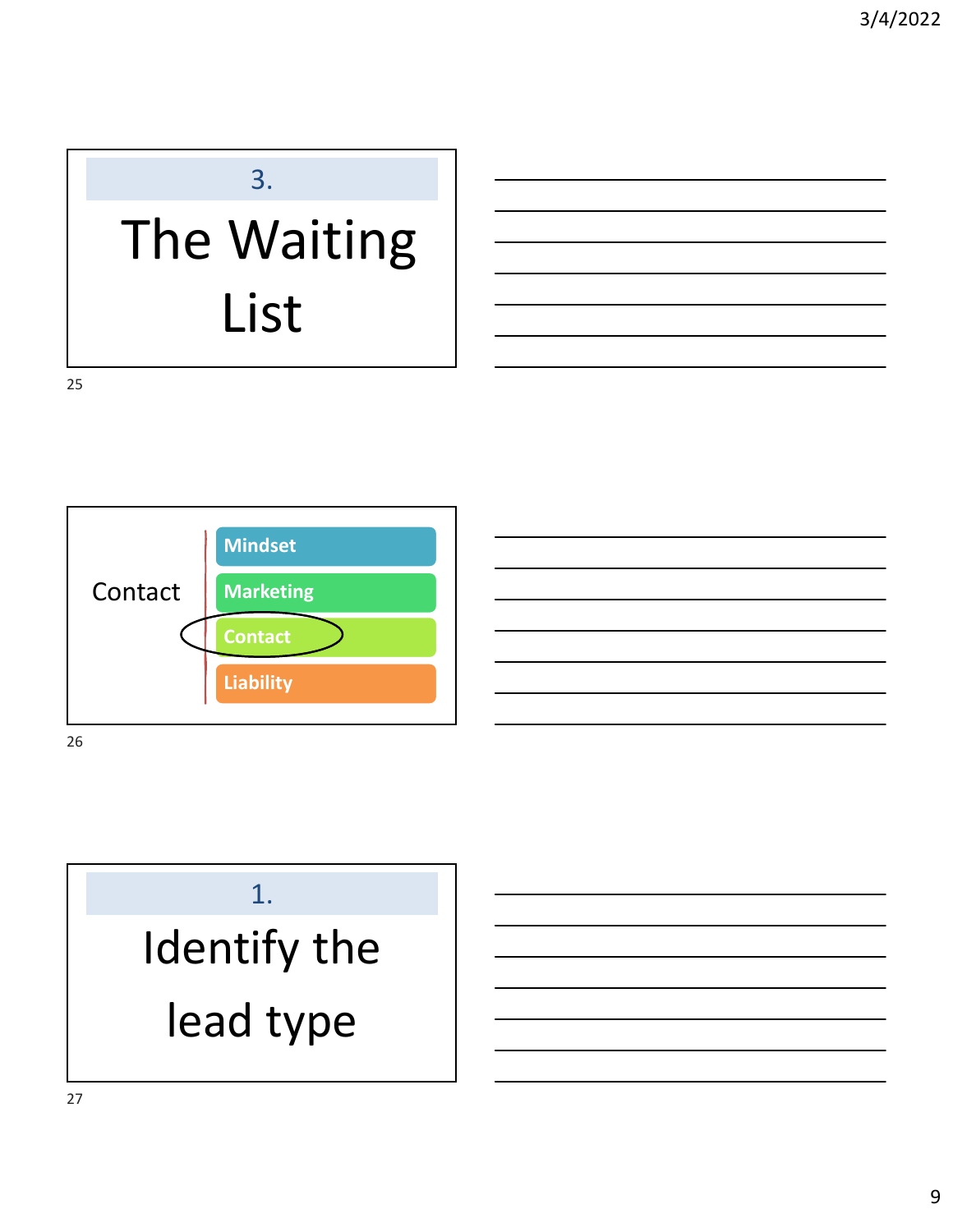#### 4 Client Lead Types

**1. I need you... now! 10%**

28

#### I need you... now!

- **1. Have spent time on your website**
- **2. View you as the expert**
- **3. Have an immediate problem they need you to solve**

29

## 4 Client Prospect Types **1. I need you... now! 10% 2. Shopper 30%**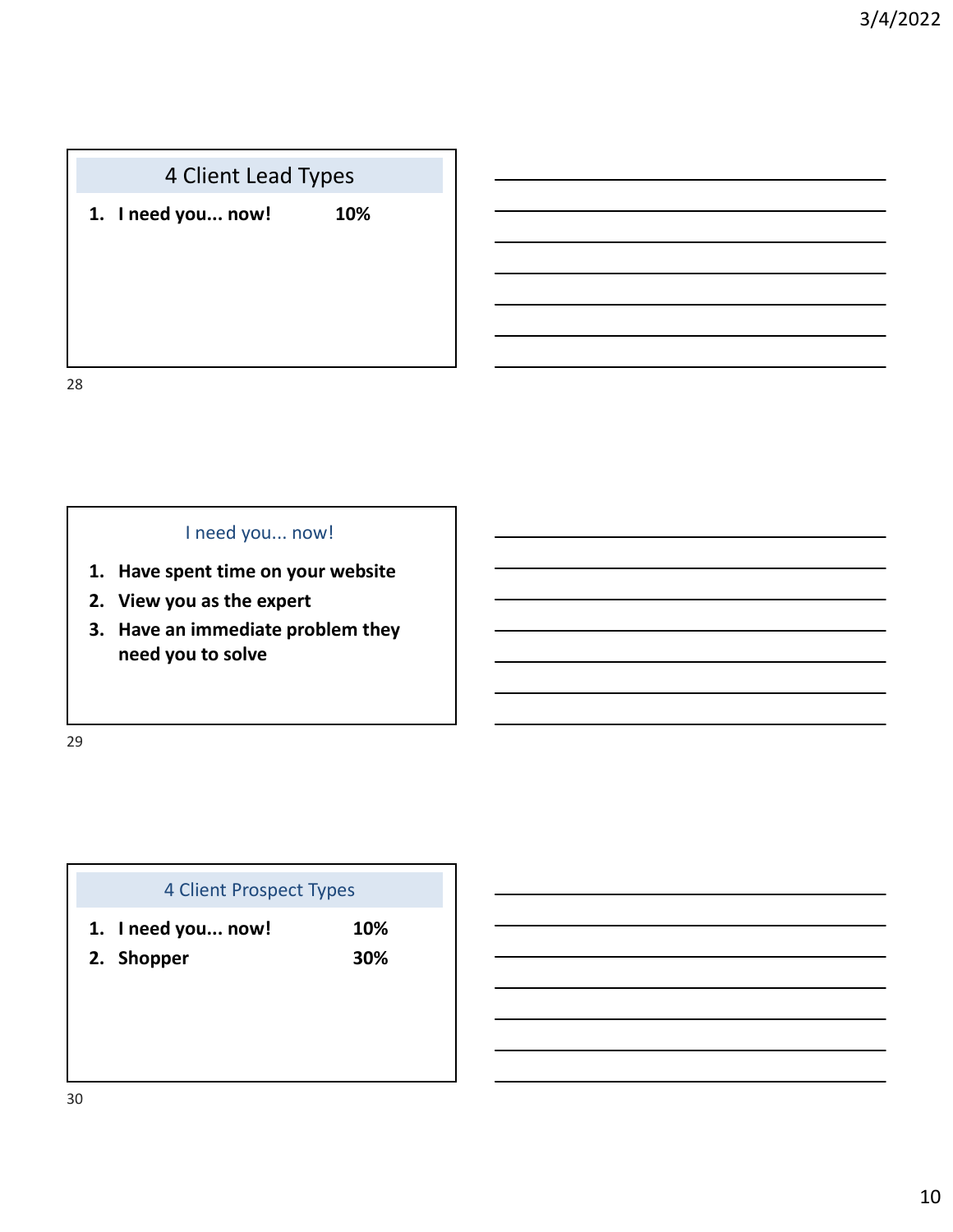#### Shopper

- **1. Asks fair questions**
- **2. They know they need someone, just not today**

31

| 4 Client Prospect Types |            |
|-------------------------|------------|
| 1. I need you now!      | <b>10%</b> |
| 2. Shopper              | 40%        |
| 3. Tire Kicker          | 40%        |
|                         |            |

32

#### Tire Kickers

- **1. No urgency**
- **2. Ask too many questions**
- **3. Want to negotiate**
- **4. They want to 'learn' from you**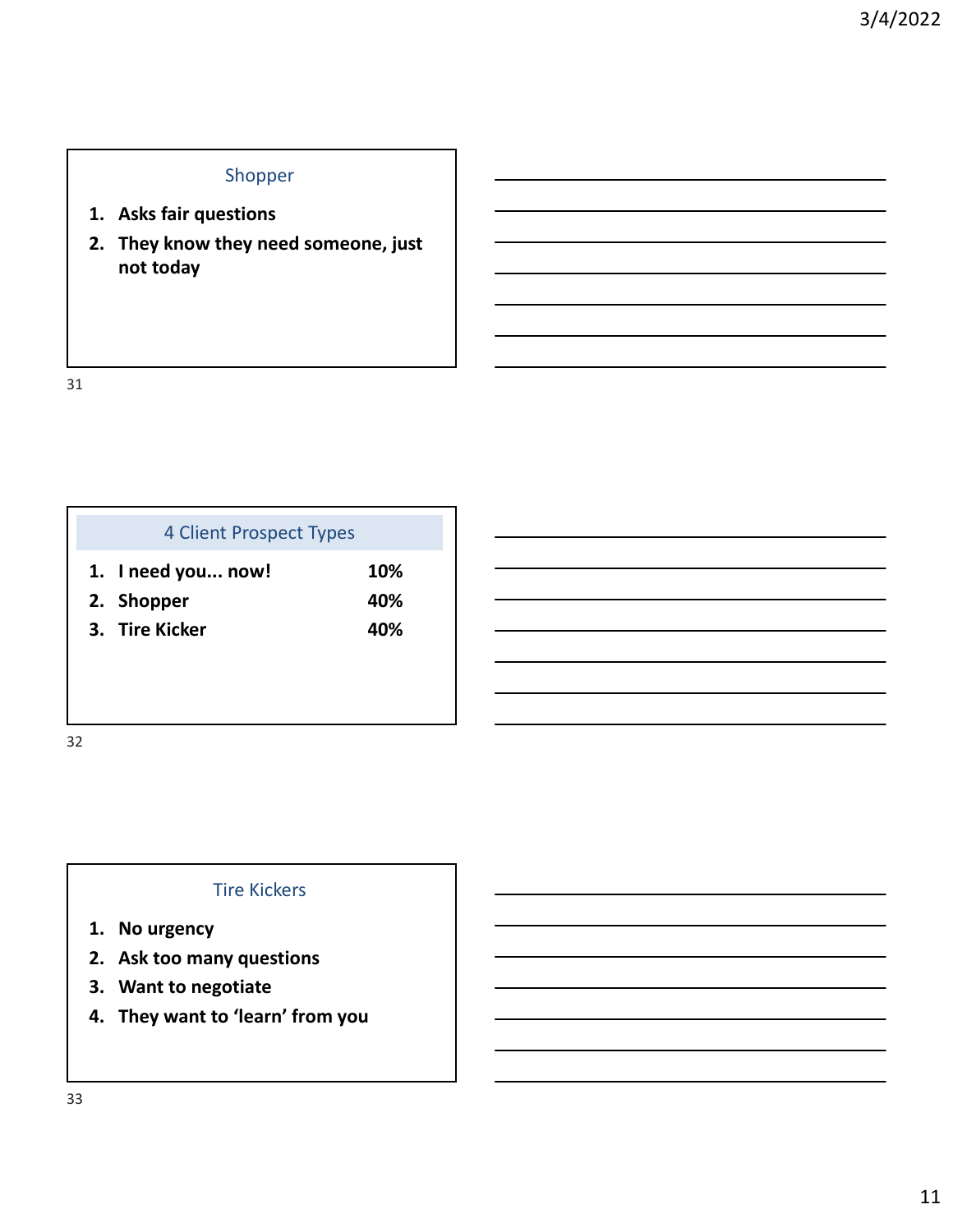| <b>4 Client Prospect Types</b> |     |
|--------------------------------|-----|
| 1. I need you now!             | 10% |
| 2. Shopper                     | 40% |
| 3. Tire Kicker                 | 40% |
| 4. Accident                    | 10% |
|                                |     |



### 2.

The first conversation is the most important conversation you will have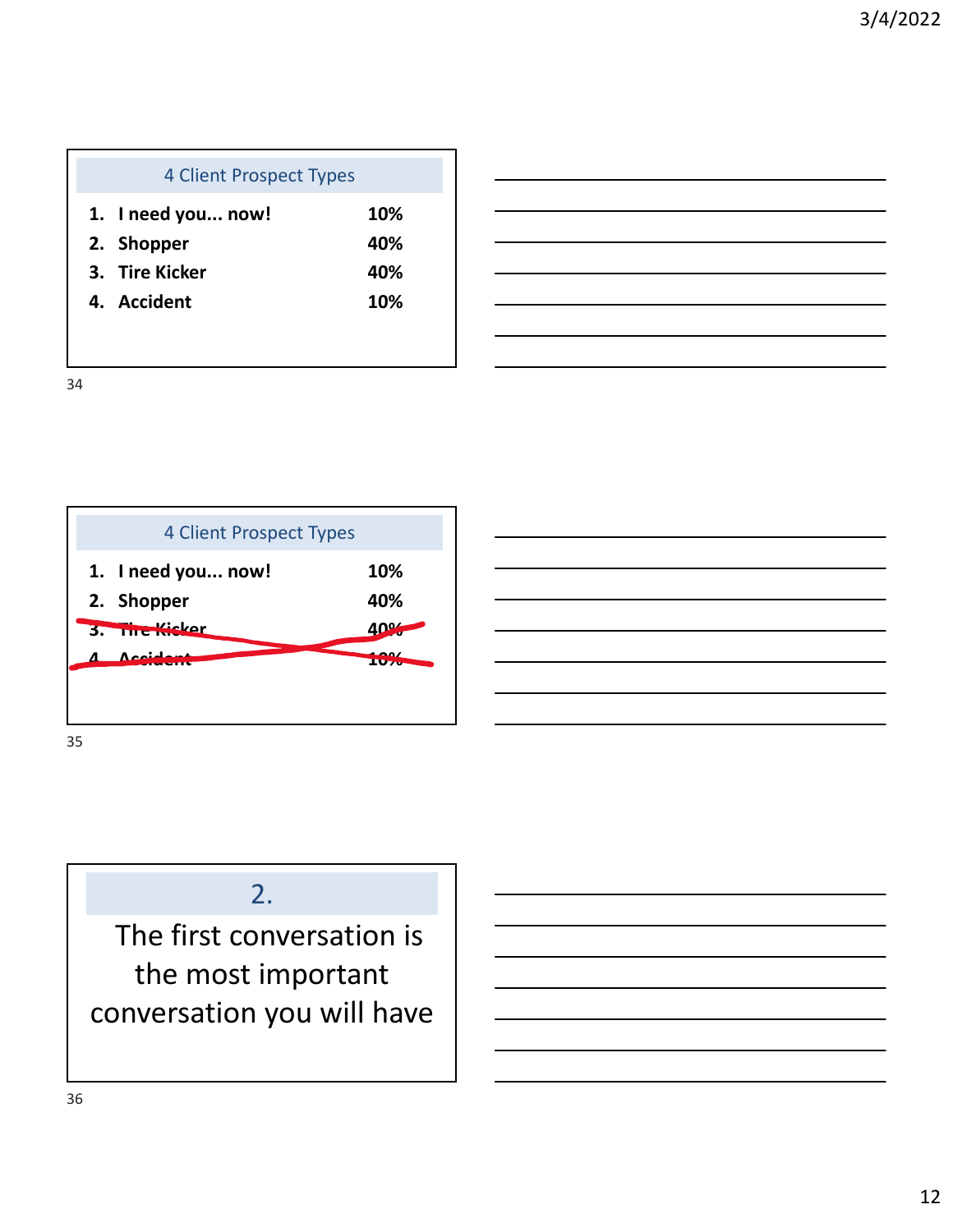### Question 1:

## So tell me a little bit about yourself?

37

Question 2:

So tell me a little bit about your property?

38

## 3.

Don't negotiate away control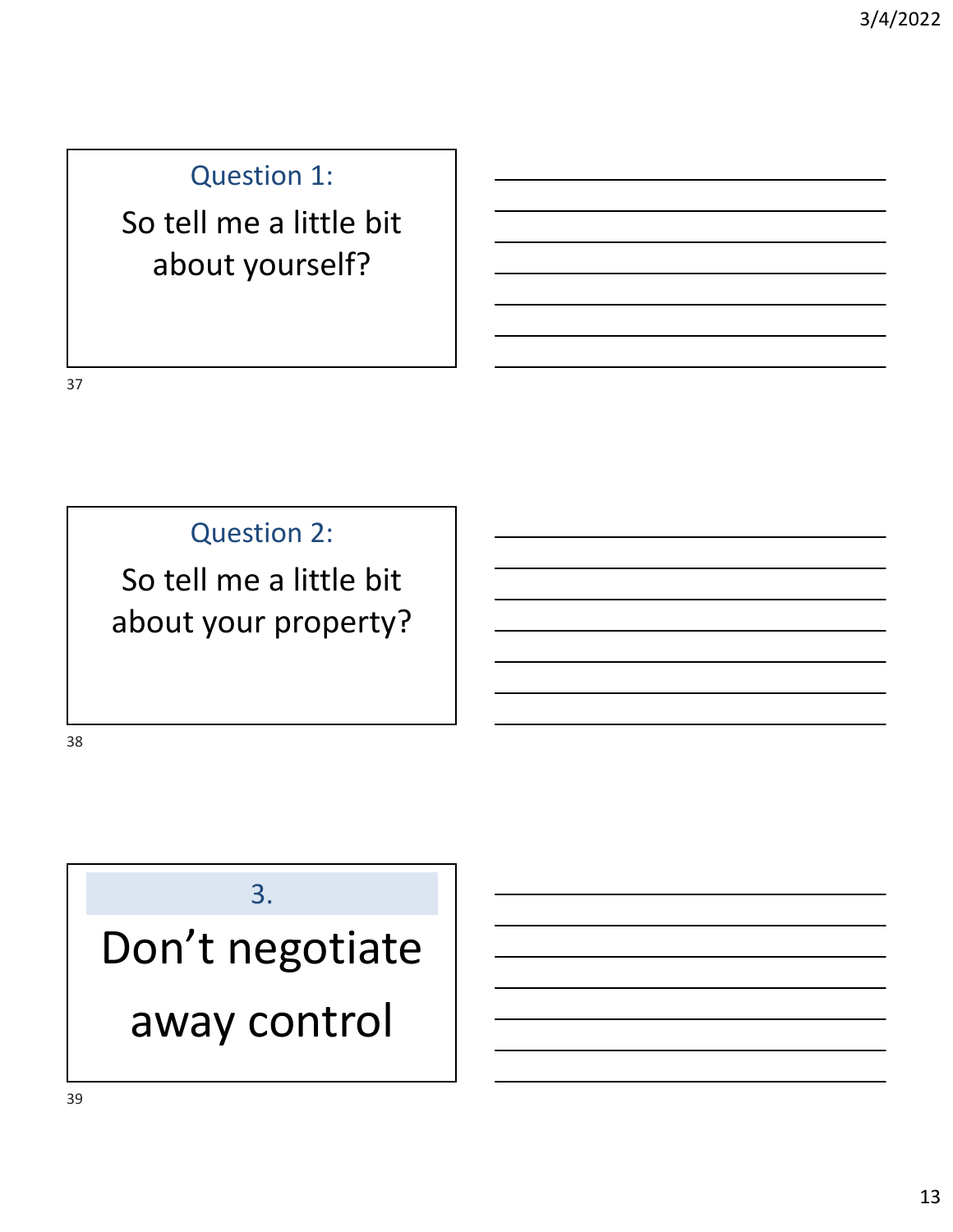# 4. Don't chase

40



## How To Never Get Sued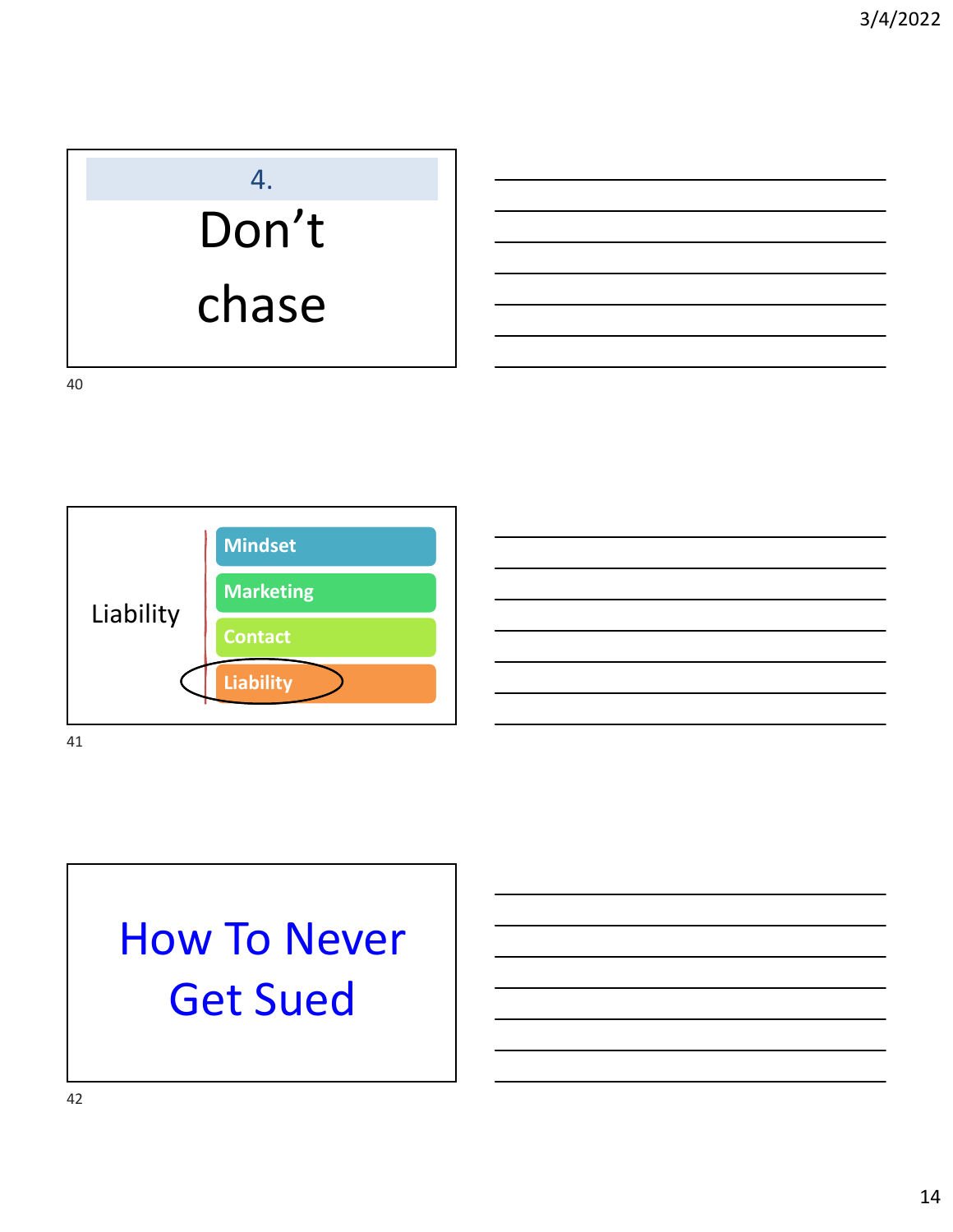#### #1

## Improve your bedside manner

43

44

Doctors sued **less often** were those more likely to spend time educating patients, more likely to use humor and laugh with their patients, and more likely to try and get their patients to talk and express their opinions

Doctors sued **most often** were complained about by patients **twice** as much as those who were not, and poor communication was the most common complaint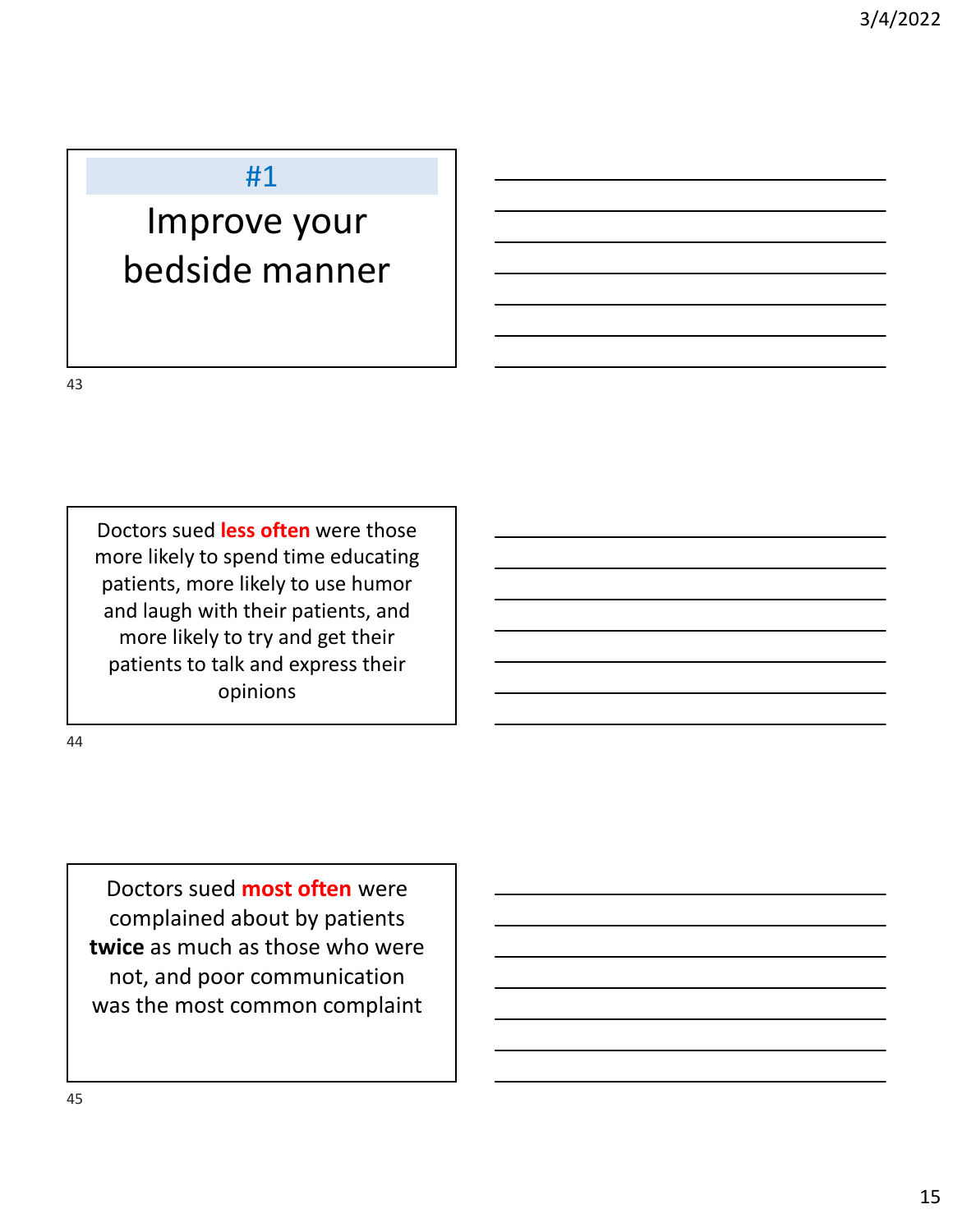### #2

## A lawsuit is rarely a surprise

46



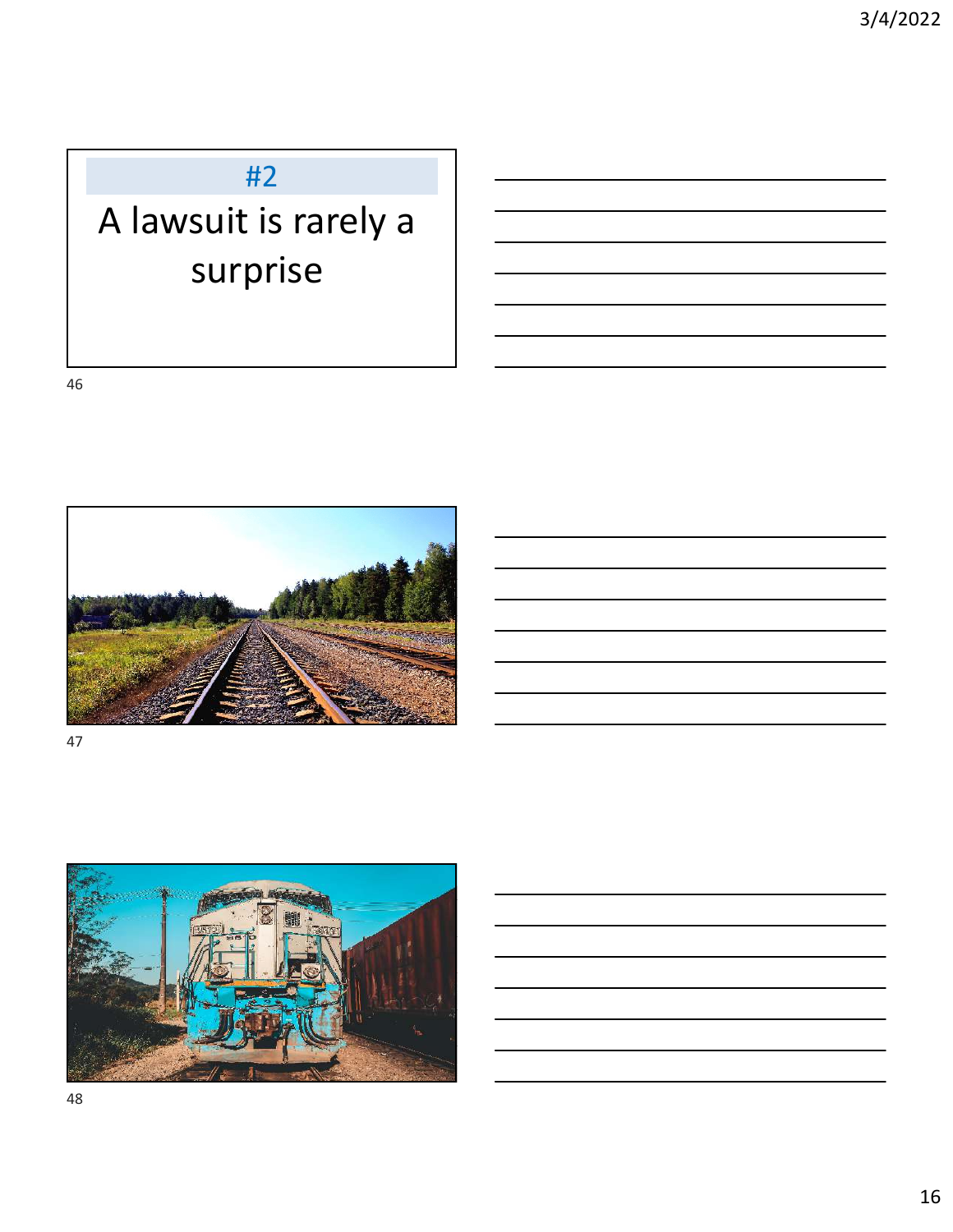## "3% of our clients produce 60% of our risk"

49

#3

Stop trying to win, and focus on making problems go away

50